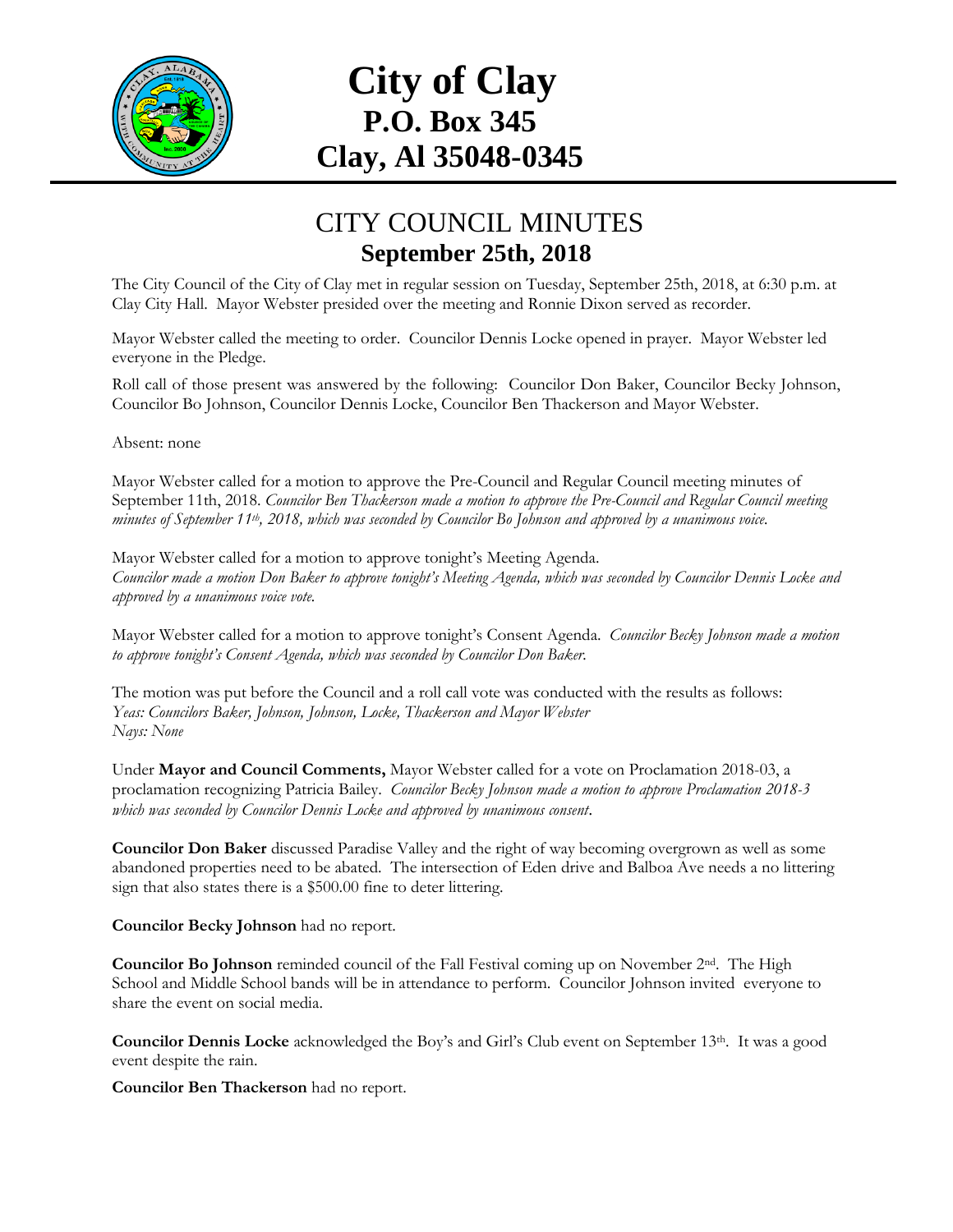

## **CITY OF CLAY CITY COUNCIL MINUTES September 25th, 2018**

Under **Reading of Petitions, Applications, Complaints, Appeals, Communications, etc.,** Mayor Webster announced there were none.

Under the **City Manager's report**. Mr. Dixon called for a motion to adopt the 2018-2019 Budget. *Councilor Don Baker made a motion to adopt the 2018-2019 Budget which was seconded by Councilor Dennis Locke and approved by unanimous consent*. Council Dennis commented on the new walking trail and complemented the Public Works department on their work. Mr. Dixon reported the account balances in the General Fund = \$218,478.60; Contractors Bond = \$152,017.80; Capital Improvement Fund = \$308,957.51; 4 & 5 Cent Gasoline Fund = \$46,552.06; 7 Cent Gasoline Fund = \$16,155.43; Building Fund = \$200,000.00; Paving Supplement Fund = \$260,357.05; Contingency Fund = \$1,100,000.00; BBT Fund= \$40,991.52; Ballpark Registration Income =  $69,164.50$  and Ballpark Sports Expense =  $(84,158.98)$ .

**Under Public Hearings**, A-2018-2, Annex 2540 Galloway Drive and Personal property at 5201 Chestnut Lane and 7153 Cabin Lane. There was no one to speak for or against. **End Public Hearings**.

Mayor Webster called for a motion to move to unanimous consent. *Councilor Becky Johnson made a motion to move into unanimous consent which was seconded by Councilor Don Baker.* The motion was put before the Council and a roll call vote was conducted with the results as follows: *Yeas: Councilors Baker, Johnson, Johnson, Locke, Thackerson and Mayor Webster Nays: None*

Mayor Webster introduced Ordinance 2018-05. Property owner Margaret Hodges filed a petition asking that property located at 2540 Galloway Drive be annexed to and become a part of the City of Clay. The Planning and Zoning Commission recommends the annexation of 2540 Galloway Drive. *Councilor Dennis Locke made a motion to approve Ordinance 2018-05 which was seconded by Councilor Bo Johnson and approved by unanimous consent*.

Mayor Webster introduced resolution 2018-42. A Resolution Authorizing the Elimination of a Nuisance upon the following private properties: 5201 Chestnut Lane and 7153 Cabin Lane. *Councilor Bo Johnson made a motion to approve Resolution 2018-42 which was seconded by Councilor Ben Thackerson and approved by unanimous consent*.

Mayor Webster introduced resolution 2018-43. A Resolution Abating Weeds on the Property Located at 5219 Jean Drive. C*ouncilor Don Baker made a motion to approve Resolution 2018-43 which was seconded by Councilor Dennis Locke and approved by unanimous consent.*

Mayor Webster introduced resolution 2018-44. A Resolution releasing the lien for Abatement of weeds on the property located at 7510 Hines Lane. *Councilor Ben Thackerson made a motion to approve Resolution 2018-44 which was seconded by Councilor Bo Johnson and approved by unanimous consent*.

Mayor Webster introduced resolution 2018-45. A Resolution Declaring Personal Property to be a Public Nuisance on the property located at 7322 Cavern Road. C*ouncilor Don Baker made a motion to approve Resolution 2018-45 which was seconded by Councilor Ben Thackerson and approved by unanimous consent* **End unanimous consent**.

**Under Public Comments**, there were none.